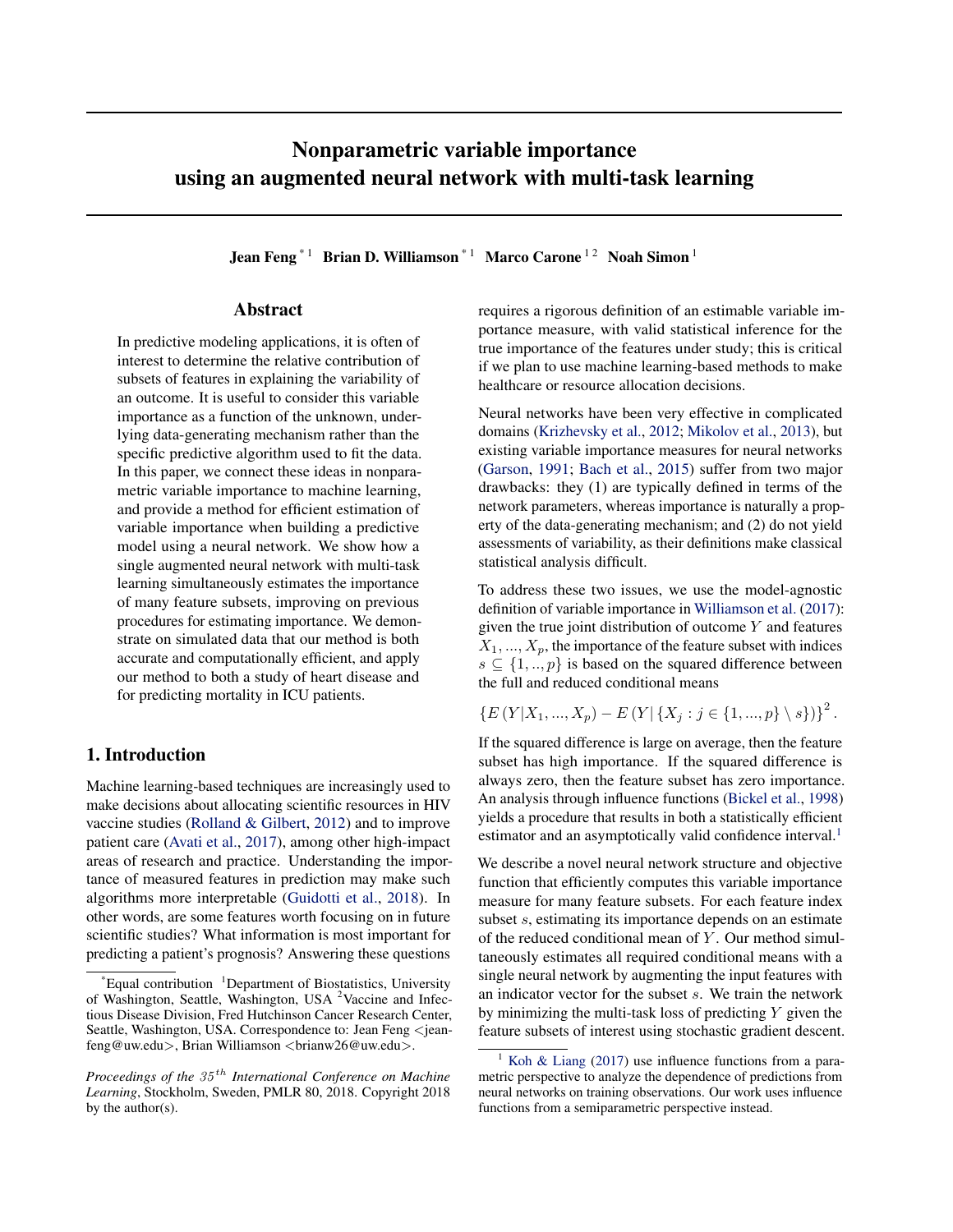<span id="page-1-0"></span>This paper makes two contributions. First, to our knowledge, this is the first nonparametric variable importance measure applied to neural networks. Second, our proposed augmented neural network with multi-task learning estimates variable importance for many feature subsets simultaneously. We demonstrate empirically that our method accurately estimates variable importance and yields confidence intervals with asymptotically correct coverage. We also analyze data from a study of heart disease and data from a study of mortality prediction in ICU patients. Code and Supplementary Material (SM) are available at [https:](https://github.com/jjfeng/nnet_var_import) [//github.com/jjfeng/nnet\\_var\\_import](https://github.com/jjfeng/nnet_var_import).

# 2. Related work

Most variable importance measures applied to neural networks are intimately tied to the network itself, and are defined in terms of the weights between the nodes. There are both overall measures of variable importance [\(Garson,](#page-8-0) [1991;](#page-8-0) [Olden & Jackson,](#page-9-0) [2002;](#page-9-0) [Lipovetsky & Conklin,](#page-9-0) [2001\)](#page-9-0) as well as local measures, i.e., how much to attribute an individual prediction to a particular feature [\(Bach et al.,](#page-8-0) [2015;](#page-8-0) [Shrikumar et al.,](#page-9-0) [2017;](#page-9-0) [Sundararajan et al.,](#page-9-0) [2017;](#page-9-0) [Murdoch](#page-9-0) [et al.,](#page-9-0) [2018\)](#page-9-0). There are no statistically rigorous proposals for evaluating uncertainty of these estimates; it is unclear that a statistically valid evaluation of uncertainty is even possible. Moreover, these methods typically quantify the importance only of individual variables. In contrast, our method estimates individual and group importance, and provides confidence intervals with correct coverage.

Measures of variable importance defined independently from the estimation procedure have been proposed, and include a nonparametric extension of  $R^2$  [\(Doksum &](#page-8-0) [Samarov,](#page-8-0) [1995\)](#page-8-0); the risk difference,  $E(Y \mid A = a, X = a)$  $x - E(Y \mid A = 0, X = x)$  [\(van der Laan,](#page-9-0) [2006;](#page-9-0) [Chambaz](#page-8-0) [et al.,](#page-8-0) [2012;](#page-8-0) [Sapp et al.,](#page-9-0) [2014\)](#page-9-0); and the mean absolute difference  $E\left\{ |Y - E(Y | X)| - |Y - E(Y | X_{(-j)})| \right\}$  [\(Lei](#page-8-0) [et al.,](#page-8-0) [2017\)](#page-8-0). All of these methods allow formal inference, but suffer from computational issues. They are all currently estimated by refitting separate models – our proposal jointly estimates the conditional means and can be used to speed up calculations for these importance measures. In this paper, we focus on the squared difference, as it is commonly used in regression. In practice, the most appropriate variable importance measure depends on the scientific goal.

[Sundararajan et al.](#page-9-0) [\(2017\)](#page-9-0) proposed that variable importance measures for neural networks should satisfy two axioms: (1) if two inputs differ in one feature and have different outputs, then the differing feature should have nonzero importance; and (2) if two networks have the same output for all inputs, the variable importance measures should be the same. We show that our measure satisfies a similar set of axioms generalized to a nonparametric setting.

### 3. Variable importance

Consider the random vector  $(X = (X_1, ..., X_p), Y)$  with probability distribution P over  $\mathcal{X} \times \mathbb{R}$ , where X denotes the possible realizations of  $X$ , and the outcome,  $Y$ , is a realvalued variable with a natural ordering. For example, Y may be a binary variable or a continuous variable, corresponding to a classification or prediction problem, respectively. We measure the importance of  $\{X_j\}_{j\in s}$  for any  $s \subseteq \{1, ..., p\}$ under the distribution P.

Denote the conditional means with respect to distribution P based on the full set and a reduced set of features as

$$
\mu_P(x) := E_P(Y | X = x)
$$
 and  
\n $\mu_{P,s}(x) := E_P(Y | X_{(-s)} = x_{(-s)})$ ,

respectively, where  $x_{(-s)}$  denotes the feature vector after removing features with indices in  $s$  – when  $s = \emptyset$ , then  $\mu_{P,\emptyset} \equiv \mu_P$ . The variable importance of  $\{X_j\}_{j \in \mathcal{S}}$  is

$$
\Psi_s(P) := \frac{\int \{\mu_P(x) - \mu_{P,s}(x)\}^2 dP(x)}{\text{Var}_P(Y)}.
$$
 (1)

For convenience, let  $\Phi_s(P)$  denote the numerator of (1). We may interpret (1) as the additional proportion of variability in the outcome explained by the features in the set  $s$ , as it is the difference in population  $R^2$  obtained from using the full set of features or the reduced set of features; (1) also generalizes the parametric  $R^2$  to a nonparametric setting [\(Williamson et al.,](#page-9-0) [2017\)](#page-9-0).

We improve upon the original axioms of [Sundararajan et al.](#page-9-0) [\(2017\)](#page-9-0) by formulating a nonparametric version that handles groups of variables and properly takes into account the probability measure P:

- A1. For a nonempty feature subset  $X_s$  with indices  $s \subseteq$  $\{1, ..., p\}$ , if  $\mu_P$  and  $\mu_{P,s}$  differ over a subset with non-zero probability measure under  $P$ , then  $X_s$  has non-zero importance.
- A2. If  $P$  and  $P'$  have the same cumulative distribution function, then the variable importance of any subset of features is the same under  $P$  and  $P'$ .

The importance measure (1) we focus on clearly satisfies these axioms.

We envision this variable importance measure as an integral part of the scientific method. The hypothesis-generation step often involves testing for effects across many features. However, after multiple hypothesis correction, one may have low statistical power to detect effects. Variable importance may be useful in such cases: we define feature subsets of interest using domain knowledge, estimate their importance, and use the importance ranking to prioritize features for future confirmatory studies. In practice, this means that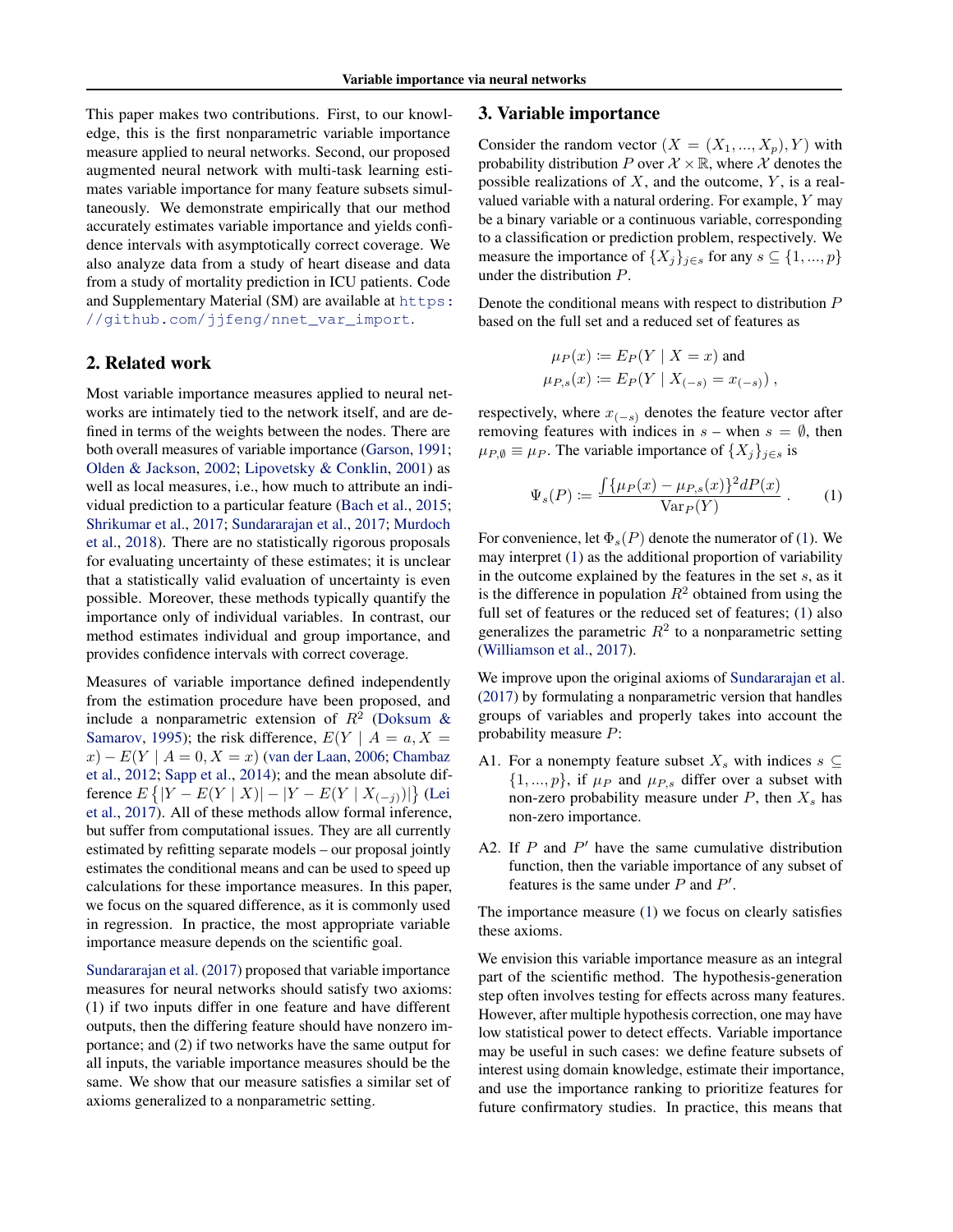<span id="page-2-0"></span>one is generally not interested in estimating the variable importance of all possible feature subsets but rather no more than a polynomial number of them.

## 3.1. Statistical inference

Suppose we observe *n* iid observations  $\{(X^{(i)}, Y^{(i)})\}_{i=1}^n$ from an unknown distribution  $P_0$  known only to lie in a fully unrestricted (nonparametric) model  $M$ , and wish to estimate the importance  $\psi_{0,s} := \Psi_s(P_0)$  of the features  $X_s$ . An obvious approach to estimating  $\psi_{0,s}$  is to estimate the relevant components of  $P_0$  and plug these estimates into the mapping  $\Psi_s$ . If  $P_n$  is a consistent estimator of  $P_0$ , with  $\hat{\mu}$ and  $\hat{\mu}_s$  denoting corresponding estimators of  $\mu_{P_0}$  and  $\mu_{P_0,s}$ , respectively, a natural plug-in estimator is given by

$$
\Psi_s(\widehat{P}_n) := \frac{\frac{1}{n} \sum_{i=1}^n \{ \widehat{\mu}(X^{(i)}) - \widehat{\mu}_s(X^{(i)}) \}^2}{\frac{1}{n} \sum_{i=1}^n \left( Y^{(i)} - \frac{1}{n} \sum_{i=1}^n Y^{(i)} \right)^2} .
$$
 (2)

This simple estimator converges to  $\psi_{0,s}$  but usually at a rate slower than  $n^{-1/2}$  because of excess finite-sample bias. Unfortunately, optimal estimators for the conditional means  $\mu_{P_0}$  and  $\mu_{P_0,s}$  are not optimal for estimating  $\psi_{0,s}$ . In statistical terms, the plug-in estimator is not a regular and asymptotically linear estimator.

Analyzing the efficient influence function (EIF) of [\(1\)](#page-1-0) suggests a method for constructing an asymptotically efficient estimator of  $\Psi_s(P_0)$  via the elimination of this excess bias [\(Bickel et al.,](#page-8-0) [1998\)](#page-8-0). Specifically, a one-step correction yields the following estimator of  $\psi_{0,s}$ :

$$
\hat{\psi}_{n,s} := \Psi_s(\widehat{P}_n) + \underbrace{\frac{1}{n} \sum_{i=1}^n D_s^*(\widehat{P}_n)(X^{(i)}, Y^{(i)})}_{\text{one-step correction}}, \quad (3)
$$

where  $D_s^*(P)$  denotes the EIF of  $\Psi_s$  at P relative to M, and the evaluation  $D_s^*(P)(x, y)$  is given by

$$
\frac{2\{y - \mu_P(x)\}\{\mu_P(x) - \mu_{P,s}(x)\}}{\text{Var}_P(Y)} + \frac{\{\mu_P(x) - \mu_{P,s}(x)\}^2}{\text{Var}_P(Y)} - \Phi_s(P) \left\{\frac{y - E_P(Y)}{\text{Var}_P(Y)}\right\}^2.
$$

Plugging in  $\hat{\mu}$ ,  $\hat{\mu}_s$  and the empirical variance, our final estimator (3) simplifies to

$$
\frac{\sum_{i=1}^{n} A_{i,n,s} \{\hat{\mu}(X^{(i)}) - \hat{\mu}_s(X^{(i)})\}}{\sum_{i=1}^{n} (Y^{(i)} - \frac{1}{n} \sum_{i=1}^{n} Y^{(i)})^2}
$$
(4)

with  $A_{i,n,s} := 2Y_i - \hat{\mu}(X^{(i)}) - \hat{\mu}_s(X^{(i)})$ . If (i) we can estimate the conditional means at sufficiently fast rates, i.e.,

$$
E_{P_0}\{\mu_{P_0}(X) - \hat{\mu}(X)\}^2 = o_p(n^{-1/2}),\tag{5}
$$

$$
E_{P_0}\{\mu_{P_0,s}(X) - \hat{\mu}_s(X)\}^2 = o_p(n^{-1/2}),\qquad(6)
$$

(ii) the true variable importance value is not a boundary value of 0 or  $1$  – the behavior at the boundary is difficult to analyze – and (iii)  $\hat{\mu}$  and  $\hat{\mu}_s$  eventually lie in a Donsker class [\(van der Vaart,](#page-9-0) [2000\)](#page-9-0), then the corrected estimator (4) converges at the desired rate to a non-trivial distribution:

$$
\sqrt{n}(\hat{\psi}_{n,s} - \psi_{0,s}) \to_d N[0, \text{Var}_{P_0}\{D_s^*(P_0)(Y,X)\}].
$$
 (7)

Since  $D_s^*$  is the EIF,  $\hat{\psi}_{n,s}$  is an asymptotically efficient estimator. We can build confidence intervals using any consistent estimator of  $Var_{P_0} \{D_s^*(P_0)(Y,X)\}$ , such as  $\frac{1}{n}\sum_{i=1}^{n} \{D_s^*(\widehat{P}_n)(X^{(i)}, Y^{(i)})\}^2.$ 

## 3.2. Local variable importance

Until now, we have focused on a global measure of importance by integrating over the entire distribution  $P$ , answering questions such as "in general, what factors are most important in predicting survival?" For certain settings, we may be interested in a local version of variable importance, answering questions like "for subjects ages 65 and up, what factors are most important in predicting survival?" A simple extension of [\(1\)](#page-1-0) allows us to define a local version of variable importance. For feature subset  $X_s$  and subpopulation  $A \subseteq \mathcal{X}$ , the importance of  $X_s$  in subpopulation A is  $\Psi_s(P_{0|X \in A})$ , where we plugged the conditional distribution  $P_{0|X\in A}$  into [\(1\)](#page-1-0). We only estimate variable importance when A has positive probability measure since arbitrary restricted conditional distributions are typically difficult to estimate without further regularity assumptions (see, e.g., [Hall et al.,](#page-8-0) [2004\)](#page-8-0). To estimate local importance, one can estimate this conditional mean directly by restricting to the subpopulation A *or* determine the restricted conditional mean from an estimate over the entire population.

## 4. Estimating conditional means

We now present a computationally efficient method for estimating the conditional means required by (2) and (4) for many, possibly overlapping, feature index sets  $S$ , where  $s \in \{1, ..., p\}$  for each  $s \in S$ . The procedure in [Williamson](#page-9-0) [et al.](#page-9-0) [\(2017\)](#page-9-0) is computationally prohibitive if the cardinality  $|S|$  of S is large: it estimates the conditional mean for each feature subset of interest separately.

Estimating the conditional means is an independent step from estimating variable importance. The proposed augmented network structure may have applications outside variable importance, such as settings with missing data.

Let  $\Theta^{(q)}$  be the set of all possible parameters for neural networks with  $q$  input nodes and one output node. The neural network parameterized by  $\theta \in \Theta^{(q)}$  is denoted by  $f(\cdot; \theta)$ . The training data is the set of observations  $\{(x^{(i)}, y^{(i)})\}_{i=1}^n$ .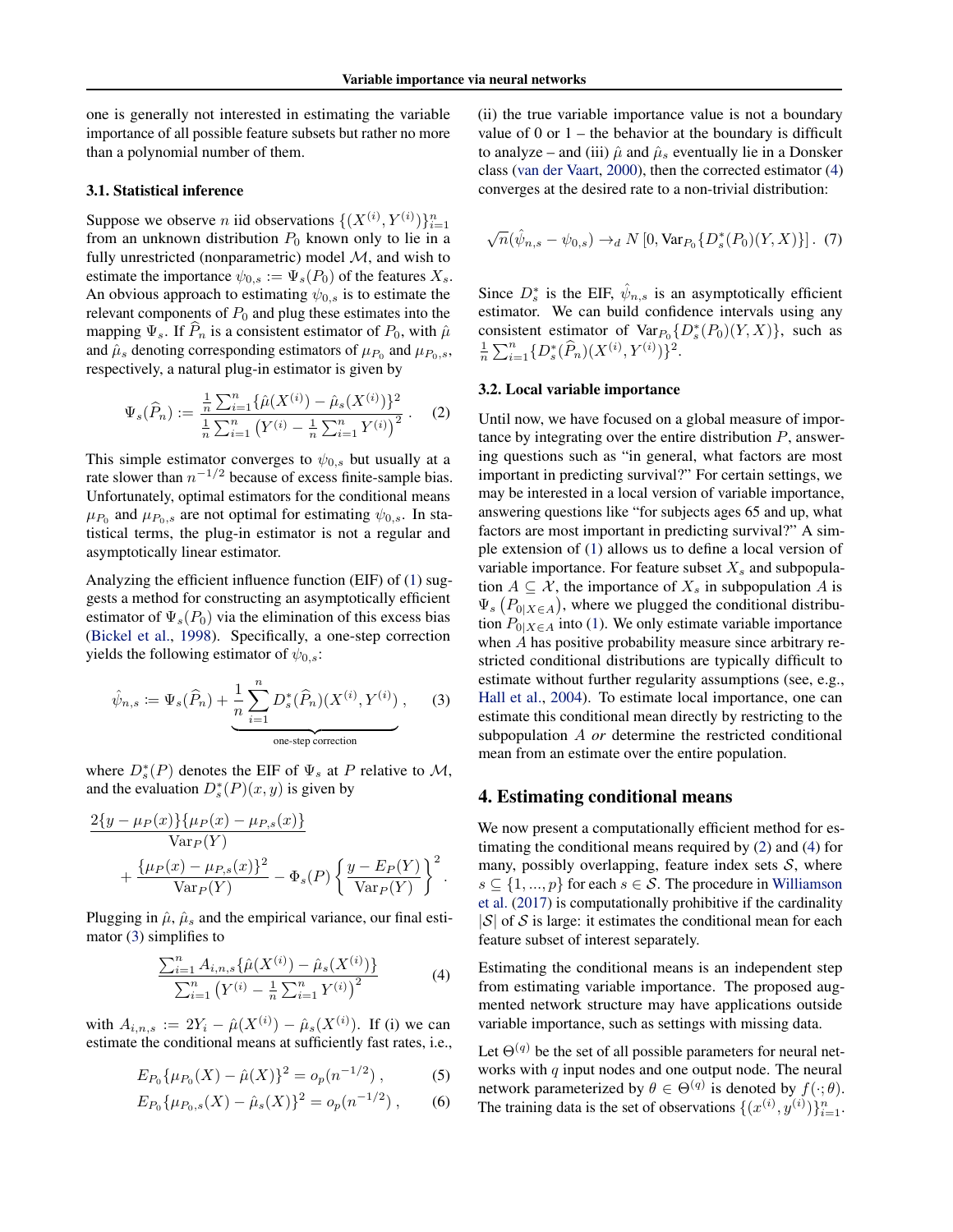<span id="page-3-0"></span>

Figure 1. The augmented neural network structure for data  $(X_1, X_2, Y)$  has two input nodes,  $X_1$  and  $X_2$ , as well as binary inputs  $m_1$  and  $m_2$  that indicate the conditional mean task at hand. To predict the conditional mean  $E(Y|X_1, X_2)$ , set both  $m_1 = m_2 = 0$ . To predict the reduced conditional mean  $E(Y|X_1)$ , set  $x_2$  to any value (e.g., 0) and  $m_1 = 0, m_2 = 1$ .

#### 4.1. Multiple network approach

An obvious approach to estimating multiple conditional means is to fit separate neural networks. That is, we estimate the full conditional mean  $\mu_{P_0}$  with a neural network parameterized by

$$
\hat{\theta} \in \arg\min_{\theta \in \Theta^{(p)}} \frac{1}{n} \sum_{i=1}^n \left\{ y^{(i)} - f(x^{(i)}; \theta) \right\}^2,
$$

and estimate the reduced conditional mean  $\mu_{P_0,s}$  for variable index set  $s \in S$  with a neural network parameterized by

$$
\hat{\theta}_s \in \mathop{\arg\min}_{\theta \in \Theta^{(p-|s|)}} \frac{1}{n} \sum_{i=1}^n \left\{y^{(i)} - f(x_{(-s)}^{(i)}; \theta)\right\}^2.
$$

The above procedure requires training a total of  $|S| + 1$ neural networks. Though these neural networks can be trained in parallel, this quickly becomes computationally prohibitive even for a polynomial number of feature subsets.

#### 4.2. Augmented network with multi-task learning

Rather than fitting multiple neural networks, we train a single network to jointly learn the conditional means using multi-task learning (MTL) [\(Collobert & Weston,](#page-8-0) [2008;](#page-8-0) [Ruder,](#page-9-0) [2017\)](#page-9-0). MTL tends to be advantageous when the tasks are related, which is clearly true in our case: for any  $x \in \mathcal{X}$ and indices  $s, t \subseteq \{1, ..., p\}$  where  $s \subseteq t$ , the conditional means are related by

$$
\mu_{P_0,t}(x) = E_{P_0} \left\{ \mu_{P_0,s}(X) \middle| X_{(-t)} = x_{(-t)} \right\}.
$$

MTL is best used when all conditional means can be compactly represented by a single neural network. As an extreme example, suppose  $\mu_{P_0}$  is the sum of the univariate reduced conditional means  $E_{P_0}(Y|X_j)$  for  $j = 1, \ldots, p$ so that any reduced conditional mean  $\mu_{P_0,s}$  is the sum of  $E_{P_0}(Y|X_k)$  for  $k \in s$ . We can approximate the conditional means for all nonempty  $s \subseteq \{1, ..., p\}$  using a single neural

network with sub-networks approximating the univariate reduced conditional means.

More specifically, we propose using a single augmented neural network with  $2p$  input nodes and one output node, parameterized by  $\theta \in \Theta^{(2p)}$ , to approximate the conditional means  $\mu_{P_0,s}$  for all  $s \in S$ ; Figure 1 provides an example of the proposed node structure. We augment the input features x with the binary vector  $e_s \in \{0, 1\}^p$  with ones only in positions  $s^2$ . The conditional mean  $\mu_{P_0,s}(x)$  is approximated by the output  $f(x, e_s; \theta)$ .

Moreover, this augmented network structure approximates all of the conditional means arbitrarily well so long as the activation functions at the hidden nodes are not polynomials. Using the classic result from [Leshno et al.](#page-8-0) [\(1993\)](#page-8-0), we show that there is a neural network that approximates the function

$$
g_{P_0}(x, m) := \mu_{P_0}(x) \mathbb{1}\{m = 0\} + \sum_{s \in S} \mu_{P_0, s}(x) \mathbb{1}\{m = e_s\}
$$

arbitrarily well, where  $g_{P_0}$  combines the conditional means into a single function. Since  $g_{P_0}$  contains all the information from the conditional means, this neural network is also a good approximation of the conditional means.

Lemma 1. *Let the activation function* σ *be any locally bounded function where the set of points at which* σ *is discontinuous has zero Lebesgue measure. Let*

$$
\mathcal{F} := \text{span}\{\sigma(\beta v + b) : \beta \in \mathbb{R}^{2p}, b \in \mathbb{R}\}.
$$

*Consider any*  $S \subseteq \{s : s \subseteq \{1, ..., p\}\}$ *. For any random vector*  $(X, Y)$  *with conditional means*  $\mu_{P_0,s}$  *for all*  $s \in S$ *, there exists a sequence of neural networks*  $\{f_j\}_{j=1}^{\infty} \in \mathcal{F}$ *such that for any compact set*  $K \subseteq \mathbb{R}^p$ ,

$$
\lim_{j \to \infty} \max_{s \subseteq \mathcal{S}} \|f_j(x, e_s) - \mu_{P_0, s}(x)\|_{L^{\infty}(K)} = 0,
$$

*where*  $||h||_{L^{\infty}(K)} = \sup_{x \in K} |h(x)|$ *.* 

A proof is given in the SM.

## 4.2.1. MULTI-TASK LEARNING VIA STOCHASTIC GRADIENT DESCENT

We train the augmented neural network by minimizing the sum of the losses for estimating all conditional means:

$$
\hat{\theta} \in \arg\min_{\theta \in \Theta^{(2p)}} \frac{1}{n} \sum_{i=1}^n \left[ \left\{ y^{(i)} - f(x^{(i)}, 0; \theta) \right\}^2 + \sum_{s \in \mathcal{S}} \mathbb{E}_{W_s} \left( \left[ y^{(i)} - f(\xi(x^{(i)}, W_s; s), e_s; \theta) \right]^2 \right) \right],
$$
\n(8)

<sup>&</sup>lt;sup>2</sup> There are different ways to perform MTL using neural networks. One approach is to use a separate output node for each task; however, the number of parameters in our model would grow linearly in  $|S|$ . Instead, we augment the input with a binary vector  $e<sub>s</sub>$  that represents all possible conditional mean "tasks," which only adds p nodes to the input layer.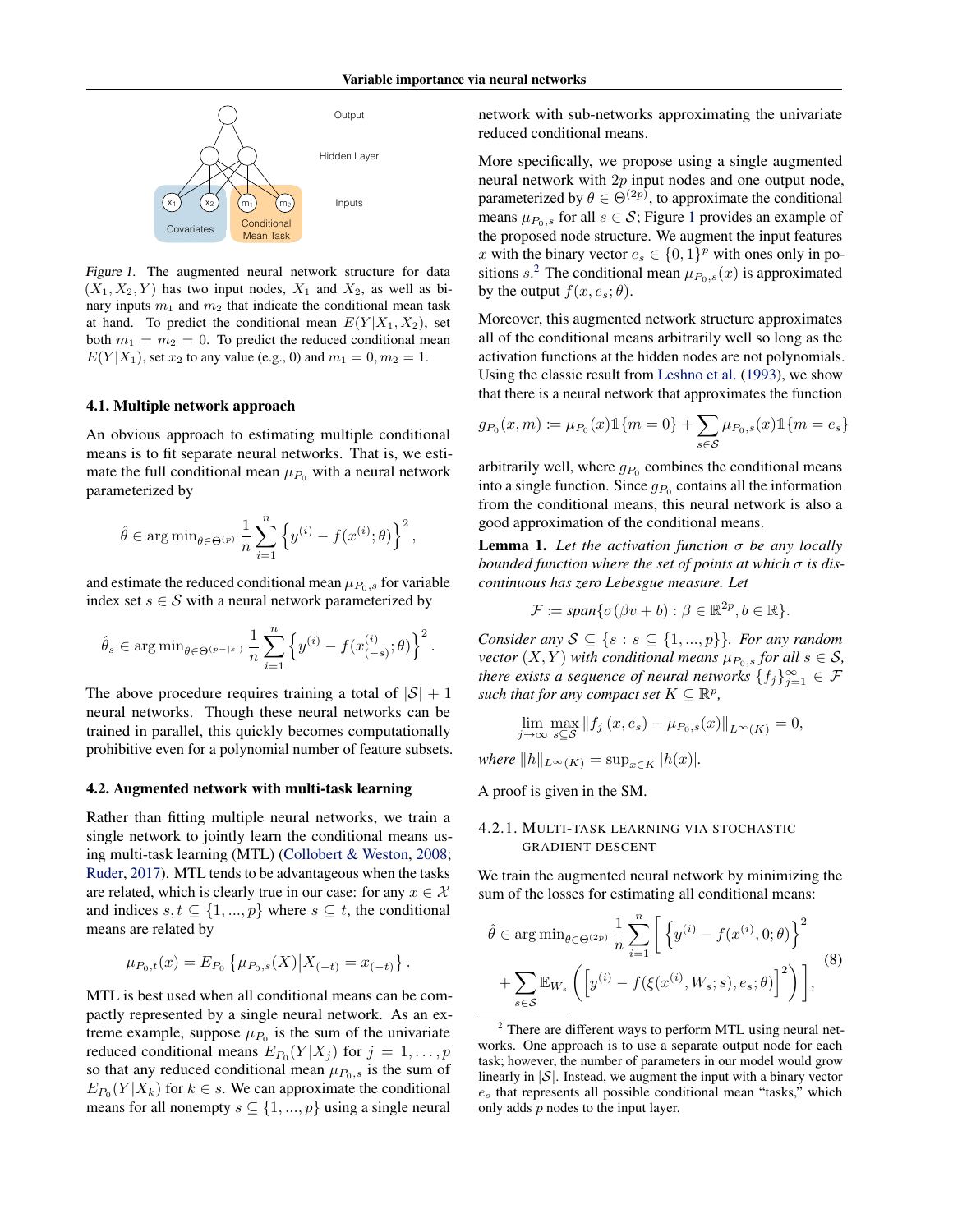where  $W_s$  is a random variable with value in  $\mathbb{R}^{|s|}$ ; and the function  $\xi(x, w; s)$  maps  $(x, w)$  to  $\mathbb{R}^p$  by defining  $\{\xi(x, w; s)\}_{(-s)} = x_{(-s)}^{(i)}$  $\binom{v}{(-s)}$  and  $\{\xi(x, w; s)\}_s = W_s$ . The distribution of  $W_s$  is a hyperparameter of the training procedure, but as the number of samples increases to infinity, the fitted neural network will not depend on the distribution of  $W_s$ . While  $W_s$  can be set to a constant, we found that in practice it is better to choose use a stochastic  $W_s$  – introducing noise teaches the network to be invariant to the values that are marginalized out in the reduced conditional mean.

At first glance, it seems as if the multi-task loss in [\(8\)](#page-3-0) simply shifts the computational load of minimizing  $|S| + 1$  neural networks to calculating a loss function with  $|S|+1$  terms per observation. However, we can minimize this multi-task loss efficiently using (mini-batch) stochastic gradient descent.

At each iteration, we construct the stochastic objective by first replacing each expectation  $\mathbb{E}_{W_s}(\cdot)$  in [\(8\)](#page-3-0) with its value at a single sample  $w_s$ , yielding

$$
\frac{1}{n} \sum_{i=1}^{n} \left( \left\{ y^{(i)} - f(x^{(i)}, m = 0; \theta) \right\}^{2} + \sum_{s \in \mathcal{S}} \left[ y^{(i)} - f\{\xi(x^{(i)}, w_s; s), m = e_s; \theta\} \right]^{2} \right).
$$
\n(9)

We can alternatively think of (9) as the (scaled) mean squared error over a newly constructed dataset  $D'$ :

$$
\left\{\left(x^{(i)},y^{(i)}\right)\right\}_{i=1}^n \cup \left[\cup_{s\in\mathcal{S}}\left\{\left(\xi(x^{(i)},w_s;s),y^{(i)}\right)\right\}_{i=1}^n\right].
$$

If the number of summands in the multi-task loss is large (i.e.,  $|\mathcal{S}|$  is large), then we can also sample the number of summands to keep in the multi-task loss. That is, we uniformly sample a mini-batch  $D''$  from  $D'$  and the stochastic objective is equal to the mean squared error over  $D''$ .

These two stochastic approximations ensure that the expectation of the stochastic objective is equal to [\(8\)](#page-3-0), so stochastic gradient descent with properly chosen or adapted step sizes converges to a stationary point of [\(8\)](#page-3-0) [\(Bottou,](#page-8-0) [1998\)](#page-8-0). Here we use *Adam* to train the augmented neural network [\(Kingma & Ba,](#page-8-0) [2014\)](#page-8-0).

Our method may be more easily understood through a comparison between the proposed procedure and dropout [\(Hin](#page-8-0)[ton et al.,](#page-8-0) [2012;](#page-8-0) [Srivastava et al.,](#page-9-0) [2014\)](#page-9-0). Dropout regularizes neural networks by randomly dropping nodes, encoding the prior belief that the true function does not overly depend on one node. The training algorithm for the augmented network also uses random inputs that encode a similar prior belief: the full conditional mean is similar to the reduced conditional means. If the prior belief holds, our augmented neural network is likely to better estimate the conditional means compared to the multiple network procedure.

#### 4.2.2. APPLICATIONS OF THE AUGMENTED NETWORK

The primary problem of interest is variable importance; however, our method may be used in settings with missing data, illustrating the broader applicability of our method.

Variable importance: Two issues arise when using estimates of the conditional means from the augmented network in the plug-in estimator [\(2\)](#page-2-0) or the corrected estimator [\(4\)](#page-2-0). First, the estimated full and reduced conditional means are encouraged to be similar by sharing parameters in the augmented neural network. Our empirical results suggest that the variable importance estimates tend to be biased downwards in small samples due to this parameter sharing. Second, confidence intervals for the true variable importance are based on the asymptotic distribution in [\(7\)](#page-2-0), and rely on the assumption that the neural network estimates the true conditional means at sufficiently fast rates given in [\(5\)](#page-2-0) and [\(6\)](#page-2-0). To prove that we attain these rates, we must balance the approximation and estimation error. If the true datagenerating mechanism falls in a function class that is easy to approximate with neural networks, such as those with finite total variation [\(Bach,](#page-8-0) [2017\)](#page-8-0), then we achieve the desired rates and our confidence intervals are valid. We show empirical evidence that our procedure is valid in general in Section 5.

Missing data: To our knowledge, few papers address how to flexibly and accurately estimate the conditional means using a neural network in the presence of missing covari-ates (García-Laencina et al., [2010\)](#page-8-0). Much of the literature focuses on imputation of the missing covariates using, e.g., recurrent neural networks [\(Bengio & Gingras,](#page-8-0) [1996\)](#page-8-0) or multi-task learning (García-Laencina et al., [2007\)](#page-8-0). However, imputation does not, in general, minimize the mean squared error for predicting  $Y$  when covariates in  $s$  are missing; one should instead directly estimate  $\mu_{P_0,s}$ , as done in our augmented network. Others have proposed parametric approaches, estimating the joint distribution of the covariate vector X and then estimating  $\mu_{P_0,s}$  [\(Tresp et al.,](#page-9-0) [1994\)](#page-9-0). However, if the model is incorrect, this does not yield valid estimates for the reduced conditional means.

#### 5. Experiments on simulated data

We compare performance of the multiple networks and the single augmented network approaches for estimating variable importance, using both the plug-in [\(2\)](#page-2-0) and corrected [\(4\)](#page-2-0) estimators. We compute the difference between the estimate and the truth – the empirical bias – and the empirical coverage of nominal 95% confidence intervals. The asymptotic distribution of the plug-in estimator is difficult to analyze; while a bootstrap approach is tempting, [Williamson et al.](#page-9-0) [\(2017\)](#page-9-0) show empirically that this does not yield satisfactory coverage.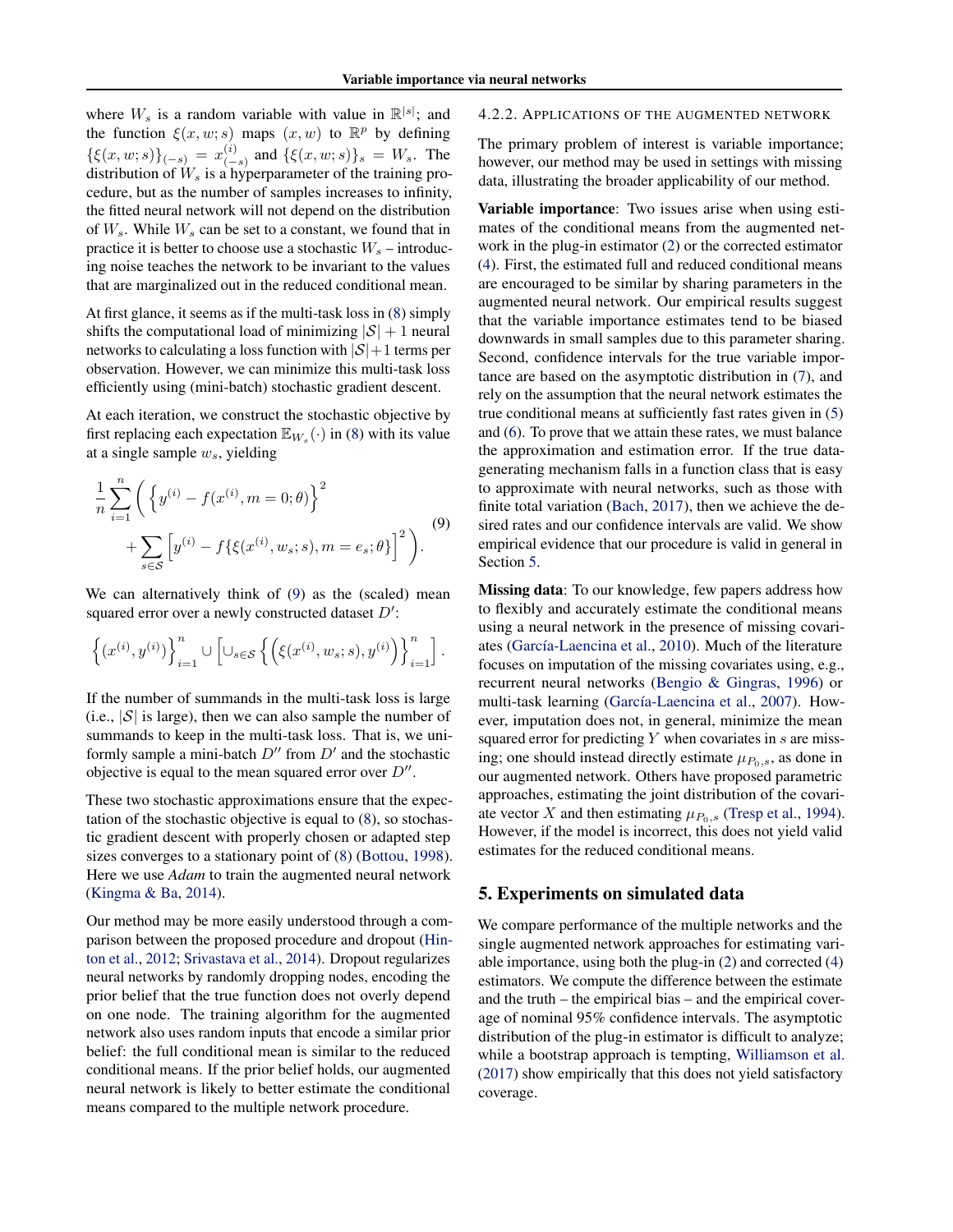

Figure 2. Simulation results where  $E_{P_0}(Y|X)$ , given in (10), only depends on  $x_1, ..., x_4$ . We estimate variable importance of  $\{x_1, x_2\}$ (left col),  $\{x_3, x_4\}$  (middle col), and  $\{x_5, x_6\}$  (right col) using the plug-in (red) and corrected estimator (black) with multiple networks (ien cor),  $\{x_3, x_4\}$  (middle cor), and  $\{x_5, x_6\}$  (right cor) using the plug-in (red) and corrected estimator (black) with multiple networks (stars) and an augmented network (circles). Top row: bias of the estimate of the estimates multiplied by n. Bottom row: coverage of the 95% nominal conf. interval. Dashed line is the desired 95% coverage level.

In both simulation studies, data are generated from a model of the form  $y = f(x) + \sigma \epsilon$ , where f is the full conditional mean,  $\epsilon \sim N(0, 1)$ , and  $\sigma$  was chosen such that the signal-to-noise ratio was roughly 2. Each covariate  $X_i$  for  $j = 1, ...p$  was independently drawn from the  $U(-2, 2)$ distribution.

We fit fully-connected neural networks with rectified linear hidden units by minimizing the penalized multi-task loss

$$
\underbrace{\mathcal{L}(\{(x^{(i)}, y^{(i)})\}_{i=1}^n, \theta)}_{\text{multi-task loss in (8)}} + \lambda \|\theta\|_2^2,
$$

where  $W_s$  in [\(8\)](#page-3-0) is a standard normal random variable. Each experiment was run on training set sizes ranging from 500 to 16000, with sixty replicates each.

### 5.1. A non-additive six-variable function

We consider here that  $X$  is composed of six features, and the conditional mean only depends on the first four features:

$$
f(x_1, ..., x_6) = x_1 \sin(x_1 + 2x_2) \cos(x_3 + 2x_4). \quad (10)
$$

We are interested in estimating the variable importance of groups  $\{x_1, x_2\}$ ,  $\{x_3, x_4\}$ , and  $\{x_5, x_6\}$ , given by 0.820, 0.838, and zero, respectively. Unsurprisingly, the variable importance values here sum to more than one, since [\(1\)](#page-1-0) measures additional variability explained by the feature subset. Since  $\{x_5, x_6\}$  are not important at all, the asymptotic result [\(7\)](#page-2-0) does not apply and we do not expect the empirical coverage to reach 95%. However, the asymptotic behavior of our estimator for  $\{x_1, x_2\}$  and  $\{x_3, x_4\}$  should still follow [\(7\)](#page-2-0).

The empirical bias for the estimators scaled by  $\sqrt{n}$  shrinks towards zero as the training set size increases (Fig 2, top row), which is expected given the asymptotic result [\(7\)](#page-2-0). Bias tends to be smallest when we estimate variable importance using a single augmented neural network and the corrected estimator. The difference between the plug-in and corrected estimators tends to be smaller than the difference between using multiple networks and a single augmented neural network. This is somewhat expected as the plug-in and corrected estimators differ by a small correction term that tends to zero. The variance of the estimators scaled by n converges towards a positive constant as the training set size increases (Fig 2, middle row), which is also expected according to [\(7\)](#page-2-0). The scaled variance tends to be smallest when we use the augmented network and a corrected estimator. Finally, the coverage for groups  $\{x_1, x_2\}$  and  ${x_3, x_4}$  approaches the desired 95% level as sample size grows (Fig 2, bottom row). As expected, the coverage for the group  $\{x_5, x_6\}$  is poor, never going above 50%; however, this is an improvement over the zero coverage seen in [Williamson et al.](#page-9-0) [\(2017\)](#page-9-0).

The overall differences between fitting multiple networks and a single network are most apparent in small samples: as the number of samples grows, the differences between the two model-fitting procedures are negligible. A possible explanation is that the prior belief plays a less influential role in larger sample sizes.

Fitting a single network takes approximately the same amount of time in the multiple networks or augmented network approach (60–160 seconds), but the total computational power is much higher for the multiple network approach. When estimating the conditional means separately, one must cross-validate over a larger range of network struc-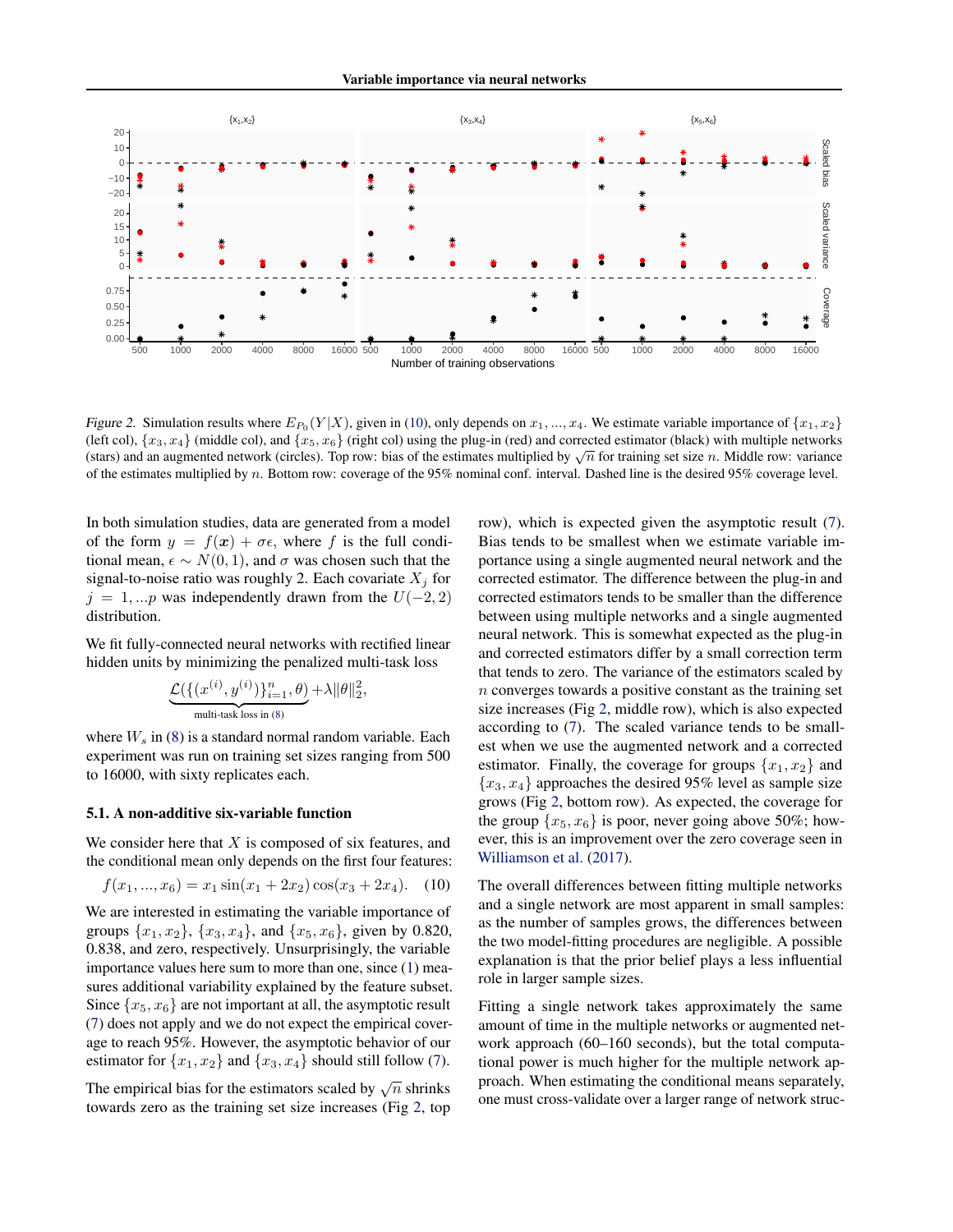

Figure 3. We estimate importance of variable groups up to size four when  $E(Y|X)$  is the sum of univariate functions. Left: average squared error using the plug-in and corrected estimators. Both estimators had nearly identical errors so each point represents both. Right: average coverage of the nominal 95% confidence intervals from the corrected estimator. Dashed line is the desired 95% level.

tures since different covariates have different optimal structures (Table [B.1](#page-0-0) in the SM).

We found that the mean squared error of the fitted augmented network is smaller when  $W_s$  in [\(8\)](#page-3-0) is a standard normal random variable versus constant at zero (Figure [B.1](#page-3-0) in the SM). We hypothesize that using a constant does not train the network to be invariant to the "missing" input nodes for the reduced conditional mean task.

#### 5.2. A sum of univariate functions

Here, we consider the sum of eight univariate functions:

$$
f(\mathbf{x}) = x_1 + x_2^2 + \sin(x_3) + \cos(x_4) + (x_5 + 1)^2
$$
  
- 2x<sub>6</sub> + max(x<sub>7</sub>, 0) + x<sub>8</sub>. (11)

We estimate the importance of all groups with cardinality up to four, for a total of 162 groups. Since fitting multiple networks is computationally prohibitive, we estimate importance using the augmented network with the plug-in and corrected estimators. We assess accuracy using average squared error of the variable importance estimates and empirical coverage of the confidence intervals over variable groups up to sizes one to four.

The mean average squared error for all variable groups decreases as the number of training observations increases (Fig 3). Note that the importance of groups increases with its cardinality so it is expected that the error is higher for larger groups. The squared error from the plug-in and corrected estimators were very close for this example; the main advantage in using the corrected estimator is that we obtain asymptotically valid confidence intervals.

We find that the coverage converges to 95% as the training set grows in size. It is somewhat surprising to achieve such good coverage when we simultaneously estimate 162 conditional means with a single network. This may be due to the univariate sum structure in (11).

# 6. A heart disease study

We analyze the importance of features for predicting myocardial infarction (MI) using data from a retrospective cross-sectional sample of 462 white men aged 15–64 in a region of the Western Cape, South Africa [\(Rosseauw et al.,](#page-9-0) [1983\)](#page-9-0). Measurements on two sets of features are available: behavioral features, including cumulative tobacco consumption, current alcohol consumption, and type A behavior; and biological features, including systolic blood pressure (SBP), LDL cholesterol, adiposity, family history of heart disease, obesity, and age. We estimated importance of individual features and the two feature groups for predicting the presence of MI, using neural networks with a sigmoid output node.

The estimated variable importance are shown in the left two columns of Figure [4.](#page-7-0) Family history, age, and LDL have the highest estimated importance. The biological features were estimated to be more important than the behavioral features.

The plug-in and corrected estimates were much more similar in the augmented network approach compared to the multiple network approach. The lack of agreement in the multiple network is not desired; since the correction in [\(3\)](#page-2-0) has mean zero, we expect similar results using the two estimators.

Our results using the augmented network were the most similar to those in [Williamson et al.](#page-9-0) [\(2017\)](#page-9-0), though the rankings differ slightly. However, we observed a striking difference in computation time – we obtained results in 15 minutes, whereas [Williamson et al.](#page-9-0) [\(2017\)](#page-9-0) needed 24 hours.

# 7. Predicting mortality of ICU patients

We analyze the importance of variables measured during the first two days of patients' ICU stays for predicting inhospital mortality using data from the PhysioNet/CinC Challenge 2012 [\(Silva et al.,](#page-9-0) [2012\)](#page-9-0). We have 4000 records, with five general descriptors collected upon admission and 37 features measured over the course of the first 48 hours after admission to the ICU, such as Glasgow Coma Score (GCS), blood urea nitrogen (BUN), and heart rate.

We extracted 55 summary features for prediction, including the general descriptors and the min/max, mean, and last measured value of variables used in the SAPS I/II [\(Le et al.,](#page-8-0) [1984;](#page-8-0) [Le Gall et al.,](#page-8-0) [1993\)](#page-8-0) and [Xia et al.](#page-9-0) [\(2012\)](#page-9-0) (Table [C.2](#page-0-0) in the SM). We estimate the importance of 25 variable groups which fall into two categories: "medical test groups" contain summary features for variables measured by the same medical test and "individual variable groups" contain summary features from the same variable. Here, we discuss our results for the medical test groups; individual variable groups are discussed in the SM.

The metabolic panel group consists of the summary features of bicarbonate, BUN, sodium, potassium, and glucose. The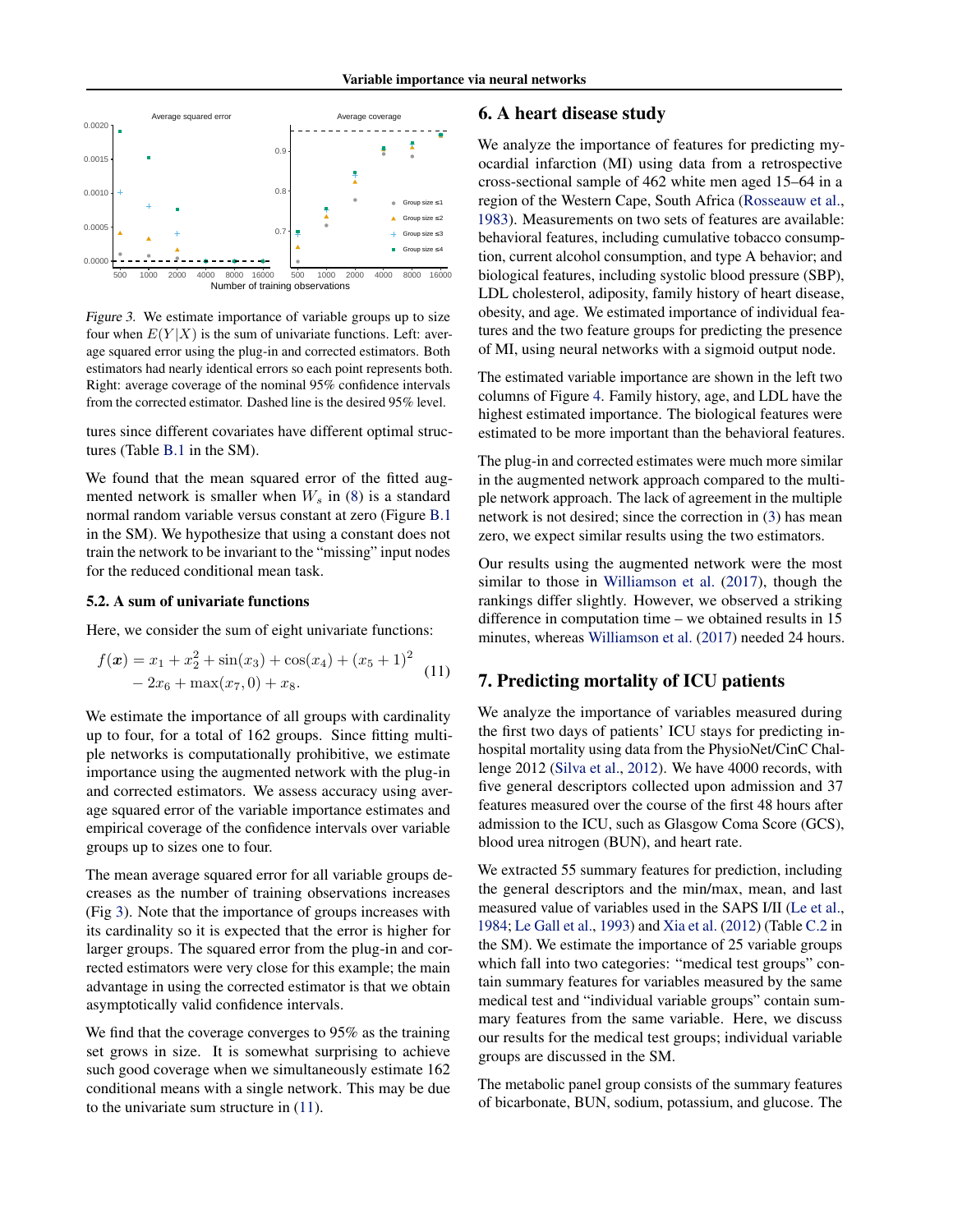Variable importance via neural networks

<span id="page-7-0"></span>

Figure 4. Naive (red diamonds) and corrected (black circles) variable importance estimates for both individual features and the biological and behavioral feature groups in the heart study, augmented network structure with MTL (left) and multiple networks (center); and importance estimates of variables from medical tests in the ICU data estimated using the augmented network structure with MTL (right). Confidence intervals for the true variable importance, based on the corrected estimator only, are displayed as black bars. For heart study figures (left and center), the y-axis labels on the left correspond to the corrected estimates, while the y-axis labels on the right correspond to the plug-in estimates.

complete blood count test (CBC) group consists of the summary features for white blood cells and hematocrit. The respiration group consists of the summary features for respiration rate, mechanical ventilation, fraction of inspired oxygen, and partial pressure of oxygen. The general descriptors group consists of age, sex, height, weight, and ICU admission type. Each of the remaining variables – GCS, systolic blood pressure, temperature, lactate, heart rate, and urine – were treated as a medical test groups.

We estimated the conditional means using the augmented network approach. For features that seem informative for the outcome, we imputed missing values by drawing uniformly from the healthy normal range at each step of stochastic gradient descent. For features that seem uninformative (i.e., missing at random), we indicated that the covariate was missing via the binary task vector and replaced missing values using a standard normal distribution.

GCS assesses consciousness based on the patient's ability to open their eyes, talk, and move – it had the highest estimated importance (Fig 4 right). This conclusion is sensible as GCS measures a patient's immediate risk of dying; GCS is also the highest scoring item on SAPS II (up to 26 points). The metabolic panel scored next highest in terms of importance, which also aligns with SAPS II – the metabolic panel items may contribute up to 24 points.

We estimate the lowest importance for urine and temperature, in line with previous studies. Temperature is one of the lowest-scoring items in SAPS II (at most 3 points). Urine can contribute up to 11 points in SAPS II, but other mortality scoring methods like APACHE IV [\(Zimmerman et al.,](#page-9-0) [2006\)](#page-9-0) do not use urine output to predict mortality.

# 8. Discussion

We propose using neural networks to estimate the nonparametric variable importance measure [\(1\)](#page-1-0), allowing us to interpret the relationship between subsets of features and the outcome. We show how to perform statistical inference on this variable importance measure. To estimate the importance of many feature subsets efficiently, we propose fitting an augmented neural network with multi-task learning that simultaneously estimates the relationship between the outcome and feature subsets. This network structure may also be used for problems with missing data.

The variable importance measure considered here is restricted to outcomes that have a natural ordering; however, there are many problems where the outcome space is not ordered. We plan to derive an alternate measure to address categorical outcomes. In addition, we are working to understand the behavior of our estimator when the true importance measure is a boundary value of zero or one.

We believe that other machine-learning methods may also be modified to estimate variable importance efficiently. It seems particularly important to focus on popular methods that are difficult to interpret, such as gradient boosted trees [\(Freund & Schapire,](#page-8-0) [1997;](#page-8-0) [Friedman,](#page-8-0) [2001\)](#page-8-0). Interpretation is crucial when using these methods to make important decisions. We hope that statistical inference for variable importance is a useful tool in this direction.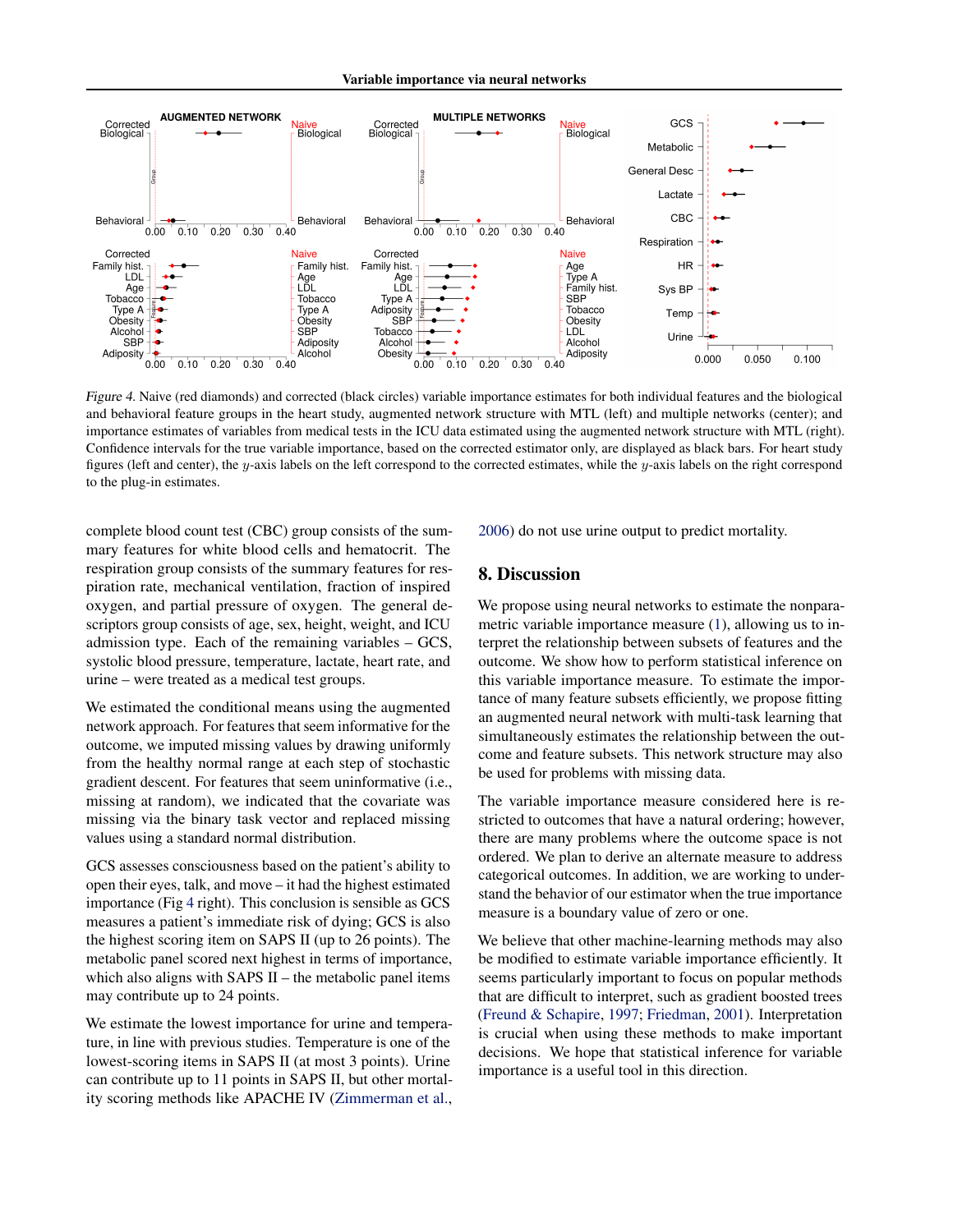# <span id="page-8-0"></span>Acknowledgments

The authors gratefully acknowledge the support of NIH/NIAID grant 5UM1AI068635 (MC) and NIH Grant DP5OD019820 (NS).

# References

- Avati, A, Jung, K, Harman, S, Downing, L, Ng, A, and Shah, NH. Improving palliative care with deep learning. *IEEE International Conference on Bioinformatics and Biomedicine*, 2017. arXiv:1711.06402.
- Bach, F. Breaking the curse of dimensionality with convex neural networks. *Journal of Machine Learning Research*, 18(19):1–53, 2017.
- Bach, S, Binder, A, Montavon, G, Klauschen, F, Müller, K-R, and Samek, W. On pixel-wise explanations for non-linear classifier decisions by layer-wise relevance propagation. *PLoS One*, 10(7):e0130140, 2015.
- Bengio, Y and Gingras, F. Recurrent neural networks for missing or asynchronous data. In *Advances in Neural Information Processing Systems*, 1996.
- Bickel, PJ, Klaasen, CAJ, Ritov, Y, and Wellner, JA. *Efficient and Adaptive Estimation for Semiparametric Models*. Springer, 1998.
- Bottou, L. Online learning and stochastic approximations. *On-line learning in neural networks*, 17(9):142, 1998.
- Chambaz, A, Neuvial, P, and van der Laan, MJ. Estimation of a non-parametric variable importance measure of a continuous exposure. *Electronic Journal of Statistics*, 6: 1059–1099, 2012.
- Collobert, R and Weston, J. A unified architecture for natural language processing: Deep neural networks with multitask learning. In *Proceedings of the 25th International Conference on Machine Learning*, 2008.
- Doksum, K and Samarov, A. Nonparametric estimation of global functionals and a measure of the explanatory power of covariates in regression. *The Annals of Statistics*, 23(5):1443–1473, 1995.
- Freund, Y and Schapire, RE. A decision-theoretic generalization of on-line learning and an application to boosting. *Journal of Computer and System Sciences*, 55(1):119– 139, 1997.
- Friedman, JH. Greedy function approximation: a gradient boosting machine. *Annals of Statistics*, pp. 1189–1232, 2001.
- García-Laencina, PJ, Serrano, J, Figueiras-Vidal, AR, and Sancho-Gómez, J-L. Multi-task neural networks for dealing with missing inputs. In *International Work-Conference on the Interplay Between Natural and Artificial Computation*. Springer, 2007.
- García-Laencina, PJ, Sancho-Gómez, J-L, and Figueiras-Vidal, AR. Pattern classification with missing data: a review. *Neural Computing and Applications*, 19(2):263– 282, 2010.
- Garson, DG. Interpreting neural network connection weights. *Artificial Intelligence Expert*, 1991.
- Guidotti, R, Monreale, A, Turini, F, Pedreschi, D, and Giannotti, F. A survey of methods for explaining black box models. *arXiv:1802.01933*, 2018.
- Hall, P, Racine, J, and Li, Q. Cross-validation and the estimation of conditional probability densities. *Journal of the American Statistical Association*, 99(468):1015–1026, 2004.
- Hinton, GE, Srivastava, N, Krizhevsky, A, Sutskever, I, and Salakhutdinov, R R. Improving neural networks by preventing co-adaptation of feature detectors. *arXiv:1207.0580*, 2012.
- Kingma, D and Ba, J. Adam: A method for stochastic optimization. *arXiv:1412.6980*, 2014.
- Koh, PW and Liang, P. Understanding black-box predictions via influence functions. In *Proceedings of the 34th International Conference on Machine Learning*, 2017.
- Krizhevsky, Alex, Sutskever, Ilya, and Hinton, Geoffrey E. Imagenet classification with deep convolutional neural networks. In *Advances in Neural Information Processing Systems*, 2012.
- Le, JRG, Loirat, P, Alperovitch, A, Glaser, P, Granthil, C, Mathieu, D, Mercier, P, Thomas, R, and Villers, D. A simplified acute physiology score for icu patients. *Critical Care Medicine*, 12(11):975–977, 1984.
- Le Gall, J-R, Lemeshow, S, and Saulnier, F. A new simplified acute physiology score (saps ii) based on a european/north american multicenter study. *JAMA*, 270(24): 2957–2963, 1993.
- Lei, J, G'Sell, M, Rinaldo, A, Tibshirani, RJ, and Wasserman, L. Distribution-free predictive inference for regression. *Journal of the American Statistical Association*, (just-accepted), 2017.
- Leshno, M, Lin, VY, Pinkus, A, and Schocken, S. Multilayer feedforward networks with a nonpolynomial activation function can approximate any function. *Neural networks*, 6(6):861–867, 1993.